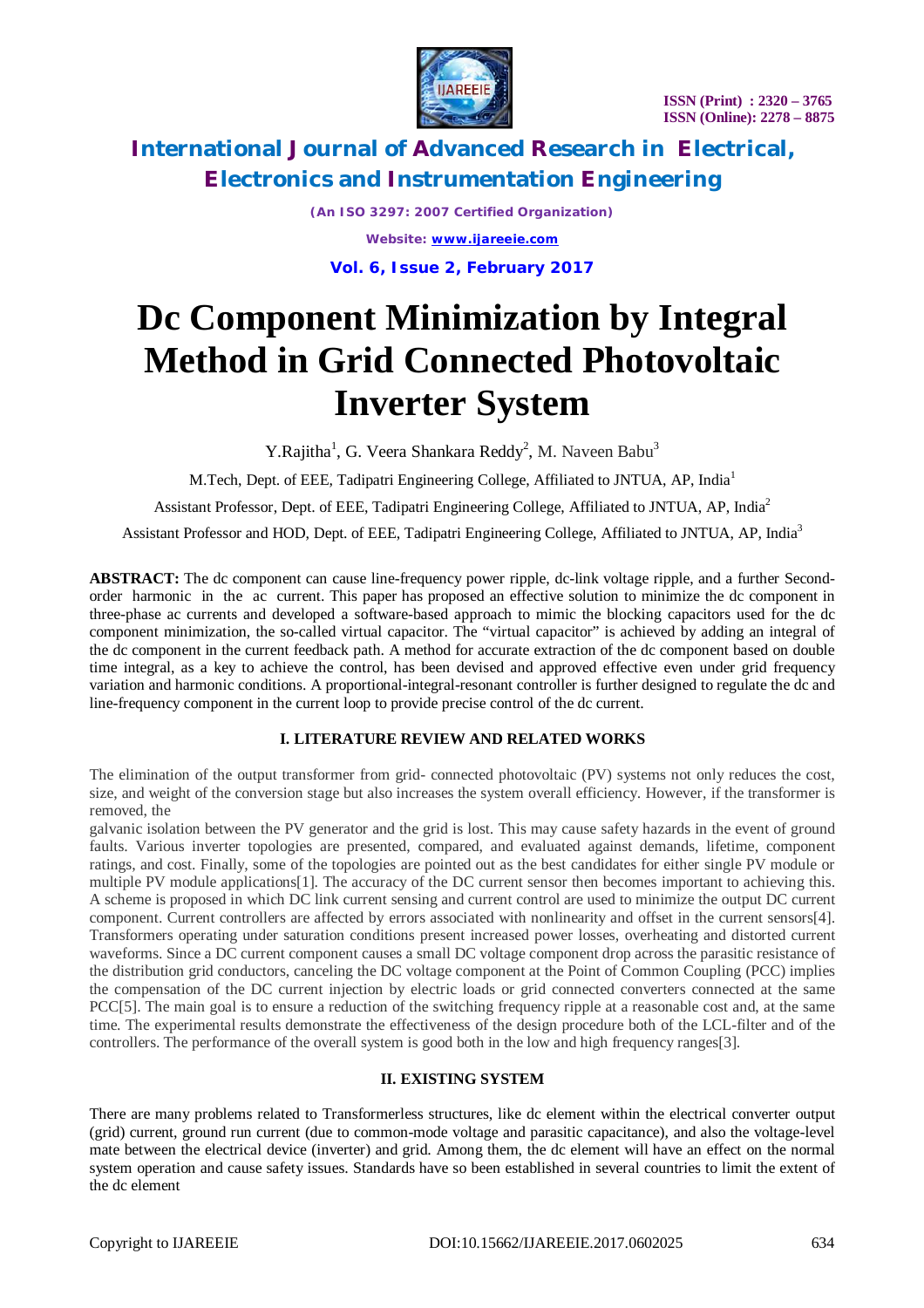

*(An ISO 3297: 2007 Certified Organization)*

*Website: [www.ijareeie.com](http://www.ijareeie.com)*

### **Vol. 6, Issue 2, February 2017**

#### **DISADVANTAGE OF EXISTING**

#### **SYSTEM**

The dc component can have negative impacts on the power system in the following ways [9], [11]:

- 1) The dc component can affect the operating point of the transformers in the power system. The transformer cores are driven into unidirectional saturation with consequent larger excitation current. The service lifetime of the trans-former is reduced as a result with further increased hysteresis and eddy current losses and noise.
- 2) The dc component can circulate between inverter phase legs as well as among inverters in a paralleled configuration. The dc component circulation affects the even current and loss distribution among paralleled inverters.
- 3) The dc component injected to the grid can affect the nor-mal operation of the loads connected to the grid, for example, causing torque ripple and extra loss in ac motors.
- 4) The corrosion of grounding wire in substations is intensified due to the dc component.

### **III. PROPOSED SYSTEM**

#### *A. VIRTUAL CAPACITOR CONCEPT OF SINGLE-PHASEGRID-CONNECTED PV INVERTERS*

One way to block the dc component is to put a capacitor *C* in series with the ac side of the inverter. However, in order to reduce the capacitive reactance at other frequencies, the capacitor value needs to be large, which increases the size and cost of the system. This series capacitor may also affect the system dynamic response and reduce transmission efficiency. Nevertheless, the physical capacitor can be re-placed by software-based method and advanced control strategy which mimics the operation of the series capacitor in a single-phase PV system



Fig.1: Equivalent transformation of the current control loop with virtual capacitor concept

#### *B. DC COMPONENT MINIMIZATION IN THREE-PHASE PV INVERTERS WITH DC-COMPONENT FEED-FORWARD AND PIR CONTROLLERS*

Based on the above analysis, this section investigates how to implement the "virtual capacitor" concept for three-phase systems in the stationary frame and to be further integrated to the standard PV inverter current control loop in the dq frame with a PIR controller.

The standard three-phase inverter current loop normally adopts a proportional-integral (PI) controller in the dq frame to regulate the d-axis and q-axis currents. The PI controller in dq frame is equivalent to a proportional-resonant (PR) controller in the stationary abc frame, given the resonant frequency of the R controller is selected as the line frequency (rotational frequency). Therefore, the current

control loop of three-phase inverters with blocking capacitors in stationary abc frame, where the variables with the subscript abc denote the vectors of the three-phase voltages and currents. The gain of the pulse width modulator (KPW M ) is assumed to be unity to simplify the derivation. The PR controller is effectively a proportional (P) controller if only the dc component is taken into account, and the diagram for the dc

component, where the variables with the subscript abc0 denote the vectors of the three-phase dc components. If the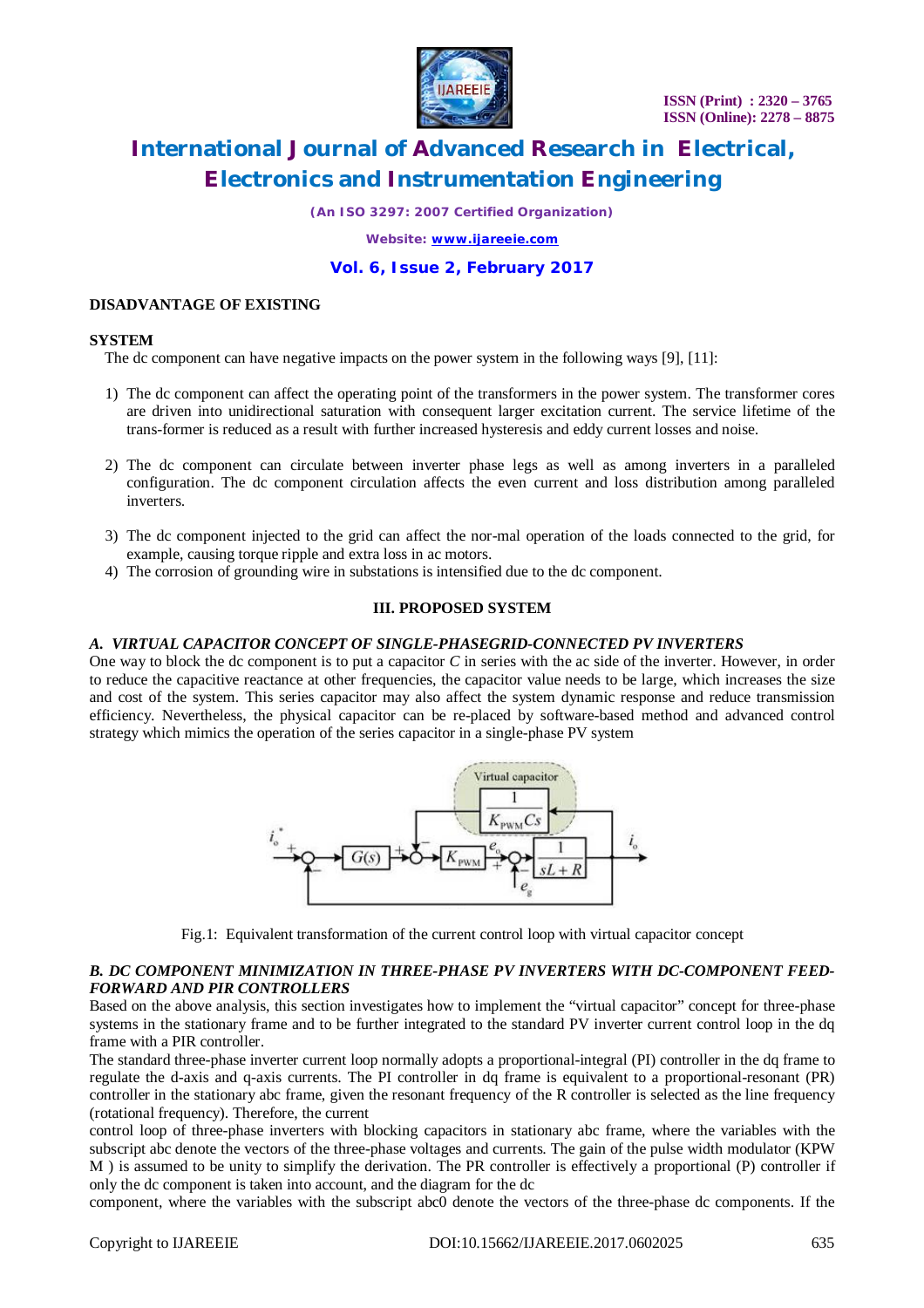

*(An ISO 3297: 2007 Certified Organization)*

*Website: [www.ijareeie.com](http://www.ijareeie.com)*

### **Vol. 6, Issue 2, February 2017**

capacitor voltage feedback terminal  $(1/Cs)$  is moved to the feedback path, where KP is the proportional gain, the physical blocking ca-

pacitor C can then be replaced with an integral and a feed-forward term (algorithm). Thus, the virtual capacitors are achieved in a three-phase PV system in the stationary a-b-c frame. To achieve the zero steady-state error for the dc component,

replaces the P controller) with an integral (I) controller. Then, in order to apply the dc component minimization method to the standard dual closed-loop control system in a synchronous frame, is then transformed to a mixed abc and dq frame. The reference current  $i^*_{abc0}$ , the grid voltage  $e_{abc0}$ , and the current controller is implemented in synchronous frame (i<sup>\*</sup><sub>abc0</sub>, e<sub>abc0</sub>, and the I controller are transformed into i<sup>\*</sup><sub>dq1</sub>, e<sub>dq1</sub>, and the R controller, respectively). The "virtual capacitor" in the feedback path is still implemented in the stationary a-b-c frame.

#### *C. DC COMPONENT EXTRACTION BASED ON SLIDING WINDOW ITERATION*

In the control strategy shown in Fig. 2, an accurate dc component measurement and extraction is the key to implement the virtual capacitor concept and achieve the overall dc component minimization. Compared with the ac component, the dc component is very small and an accurate dc component extraction is challenging. In PV inverters, the Hall-effect cur-rent sensors are widely used to measure the ac-side currents (including both ac and dc components) due to their smaller size, isolated output, and wide bandwidth (e.g., from dc to several hundred kilohertz). In this paper, an integral method based on the sliding window iteration algorithm is used to accurately extract the dc component from the ac-side currents.



Fig 2: DC component minimization strategy based on dc component feed-forward and PIR controllers.

on the sliding window iteration algorithm is used to accurately extract the dc component from the ac-side currents.

Taking the ac-side Phase A current  $i_a$ , for example,  $i_a$  can be expressed as in (1) if considering both the dc component and other ac components of different frequencies (e.g., harmonics)

$$
i_a = i_{a0} + \sum \ln \sin(2\pi h f l t + \phi h) \quad \text{---}
$$
  
 
$$
h = 1,2,3 \cdots
$$
 (1)

where  $i_{a0}$  is the dc component, f1 is the line frequency. Ih, hf1, and  $\phi$ h are the amplitude, frequency, and phase angle of the fundamental and harmonic components. Averaging the integration of (1) in the interval from t0 to t0 + T yields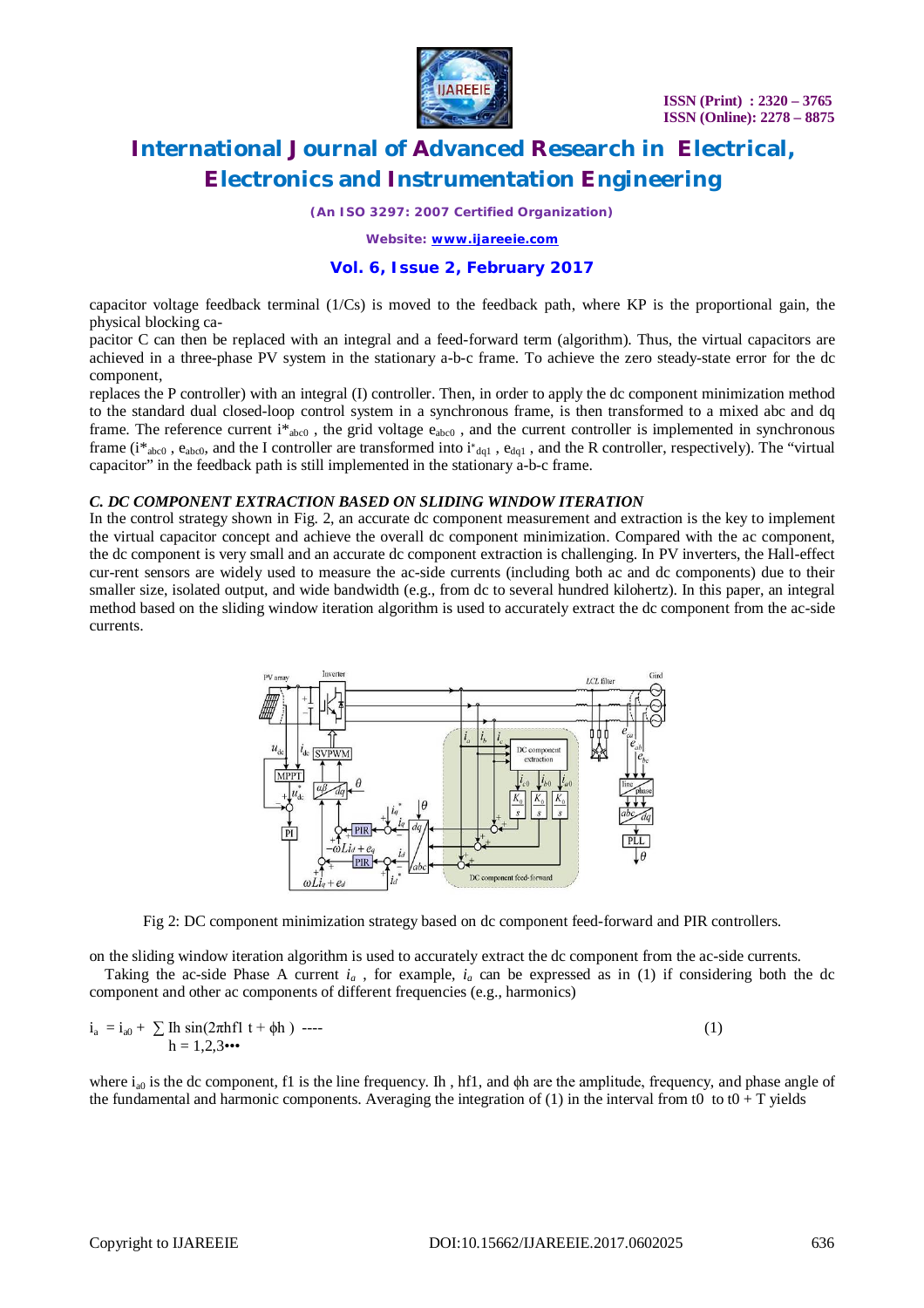

*(An ISO 3297: 2007 Certified Organization)*

*Website: [www.ijareeie.com](http://www.ijareeie.com)*

#### **Vol. 6, Issue 2, February 2017**

$$
\frac{1}{T} \int_{t_0}^{t_0+T} i_a dt = \frac{1}{T} \left[ \int_{t_0}^{t_0+T} i_{a0} dt + \int_{t_0}^{t_0+T} \sum_{h=1,2,3\cdots} I_h \sin(2\pi h f_1 t + \varphi_h) dt \right].
$$
\n(2)

When  $T = T1 = 1/f1$ , the second term in the right side of (2) becomes

$$
\int_{t_0}^{t_0+T_1} \sum_{h=1,2,3...} I_h \sin(2\pi h f_1 t + \varphi_h) dt = 0.
$$
\n<sup>(3)</sup>

Hence, with (2) and (3), the dc component  $i_{a0}$  can be obtained by

$$
i_{a0} = \frac{1}{T_1} \int_{t_0}^{t_0 + T_1} i_a dt.
$$

------ (4) The next step is to implement the expression in (4) to obtain the dc component  $i_{a0}$  accurately without significant calculation

burden. If assuming the number of sampling times in a fundamental period (T1 ) is N, dt in (4) can be substituted by the sampling interval t and  $t = T 1/N$ . If  $\tau$  is defined as t/N, then Ia (k $\tau$ ) is the kth sampling value. Substituting the definite integration in (4) by the accumulation of the integrand, the discrete expression of  $i_{a0}$  is given by

$$
i_{a0} = \frac{1}{N\Delta t} \sum_{k=0}^{N-1} i_a(k\tau)\Delta t = \frac{1}{N} \sum_{k=0}^{N-1} i_a(k\tau).
$$
\n(5)

To achieve a real-time dc component extraction, (5) should accumulate the sampling values for N–1 times in one fundamental period. The amount of calculation is therefore significant given a high sampling frequency. To decrease the amount of calculation, sliding window iteration is used in (6) to replace (5)

$$
i_{a0} = \frac{1}{N} \sum_{k=N_{\text{cur}}-N+1}^{N_{\text{cur}}} i_a(k\tau)
$$
  
= 
$$
\frac{1}{N} \sum_{k=N_{\text{cur}}-N}^{N_{\text{cur}}-1} i_a(k\tau) - i_a [(N_{\text{cur}}-N)\tau] + i_a (N_{\text{cur}}\tau)
$$
  
100

where Ncur is the sliding pointer which represents the current

sampling point. After completing the summation of one fundamental period for initialization, N–1 additions of (5) is simplified as one addition and one subtraction of (6). As a result, the amount of calculation is reduced.

#### *C. PIR CONTROLLER DESIGN*

As mentioned, when taking the dc component in the ac-side currents into account, the current loop in the *dq* frame is com-posed of both a dc component and a line-frequency component (negative sequence). The dc component in the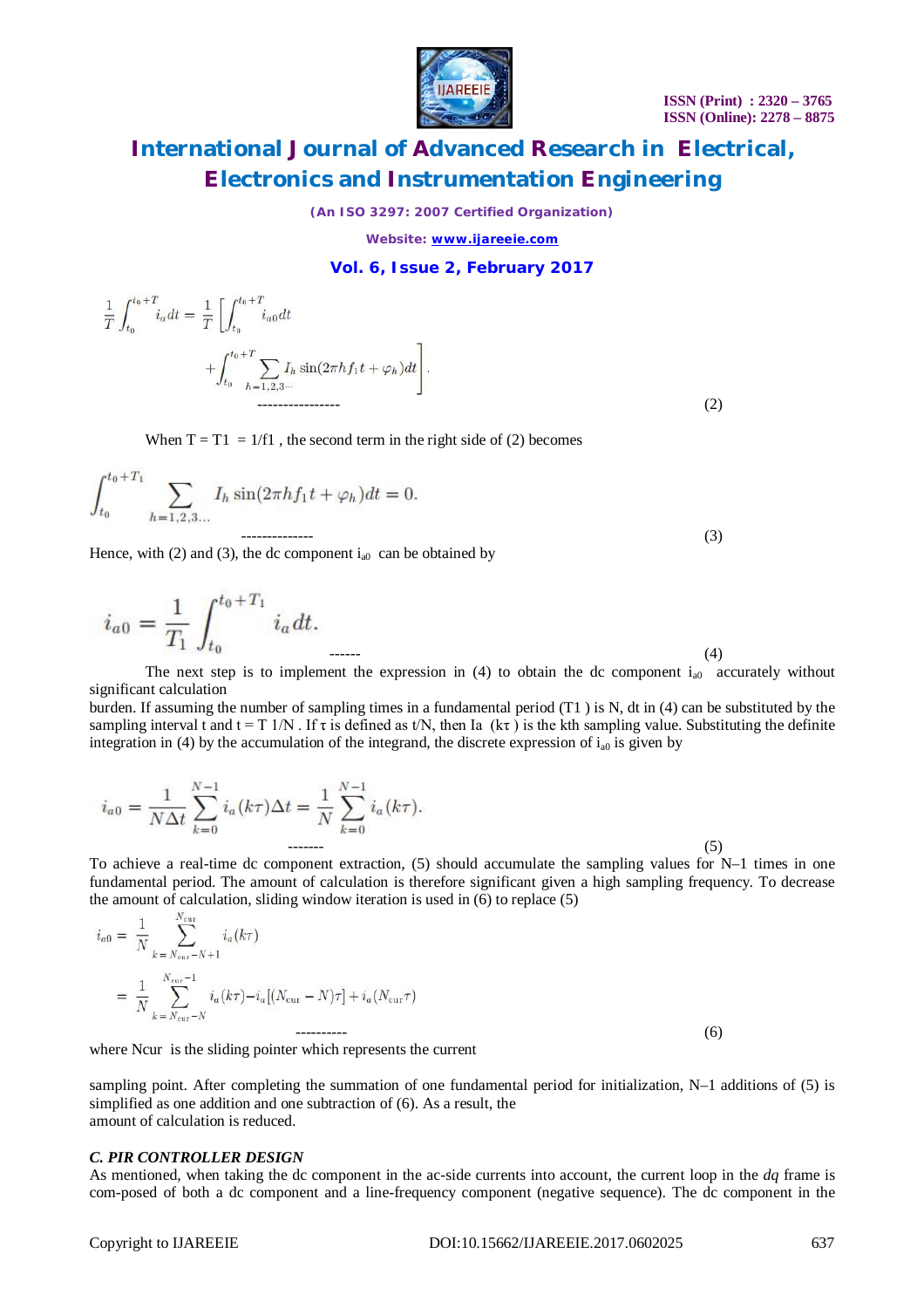

*(An ISO 3297: 2007 Certified Organization)*

*Website: [www.ijareeie.com](http://www.ijareeie.com)*

### **Vol. 6, Issue 2, February 2017**

rotational frame comes from the line-frequency ac components in the phase cur-rents. The line-frequency component in the rotational frame



Fig. 3. *d-*axis current control loop based on the PIR controller

comes from the dc component in the phase currents. To provide an effective control for both dc and line-frequency signals in the *dq* frame, a proportional-integral-resonant (PIR) controller is used. Taking the *d-*axis current control loop, for example, considering the sampling delay and the PWM delay, the current control loop based on the PIR controller is shown in Fig.3

where  $T_s$  is the sampling period,  $K_p$  is the proportional gain,  $K_i$  is the integral gain, and  $K_r$  is the resonant gain.  $\omega_1$  is the reso-nant (center) frequency of the R controller, which is the same as the line frequency in this case.  $\omega_c$  is the cutoff frequency of the R controller to reduce the sensitivity against the slight frequency variations.

In Fig. 3, the PI controller is used to regulate the dc component transformed from the fundamental currents. The R controller is used to regulate and minimize the line-frequency component transformed from the dc component. The parameters of the PI controller should be set to guarantee a good dynamic and steady-state performance of the current loop. The parameters of the R controller are set for the dc component minimization.

An infinite gain at the resonant frequency of the R controller can eliminate the steady-state error. In the improved R controller with  $2\omega_c$  added to the denominator as shown in Fig. 3, the gain at the resonant frequency is limited yet with improved performance under line-frequency fluctuation. Nevertheless, the gain can be adjusted by  $K_r$ . Regarding  $\omega_c$ , smaller *ω<sup>c</sup>* provides better frequency selectivity but difficult for digital implementation. Larger *ω<sup>c</sup>* leads to a wider bandwidth around the resonant frequency and a better robustness for the frequency deviation. However, the gain at the resonant frequency will be lower with a subsequent larger steady-state error.



#### **IV. SIMULATION RESULTS**

Fig 4: Grid current waveforms with DC component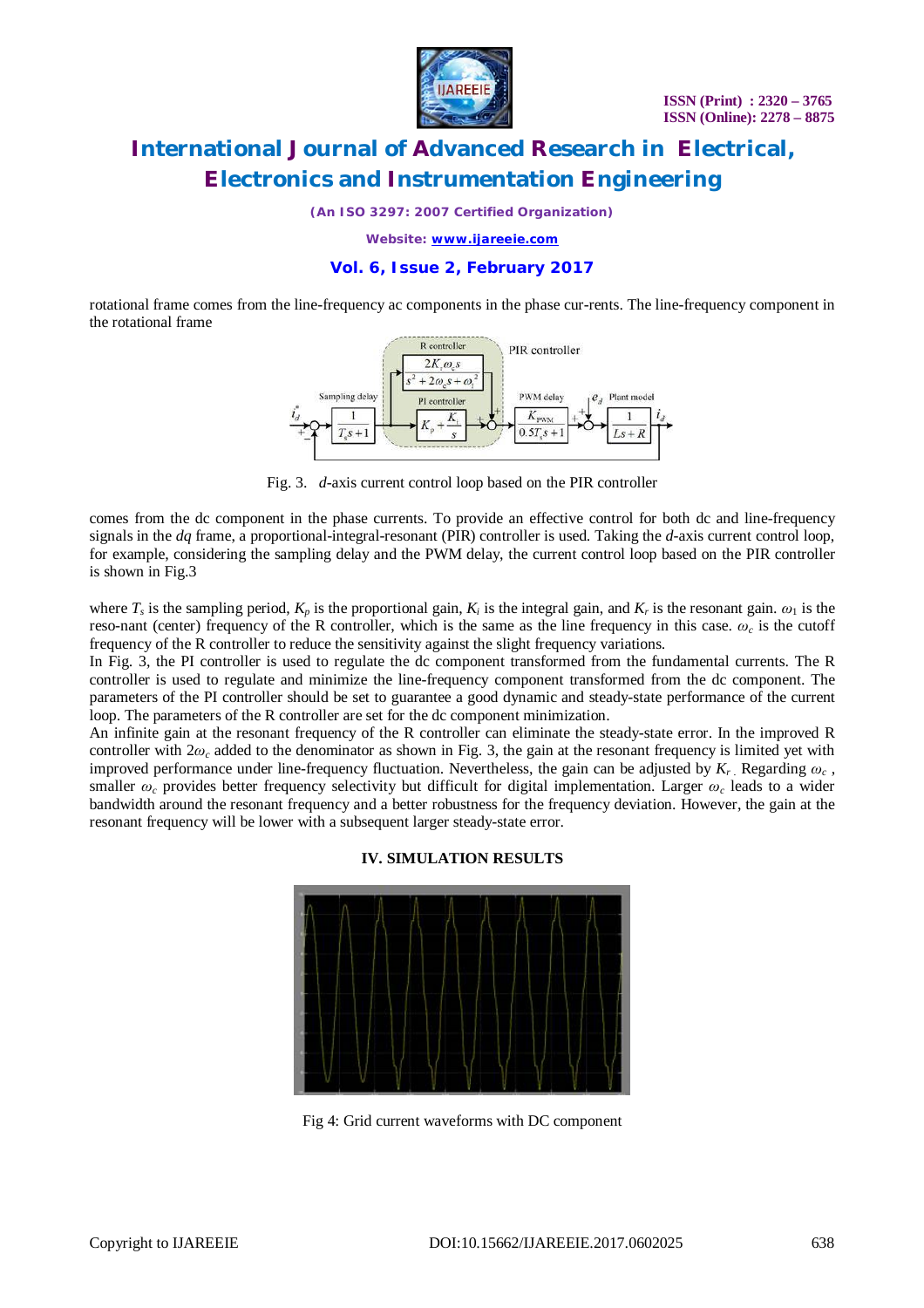

*(An ISO 3297: 2007 Certified Organization)*

*Website: [www.ijareeie.com](http://www.ijareeie.com)*

### **Vol. 6, Issue 2, February 2017**



Fig 5: Minimized dc component of Grid current waveforms by single integral



Fig 6: Minimized dc component of Grid current waveforms by double integral.



Fig 7: THD = 9.06%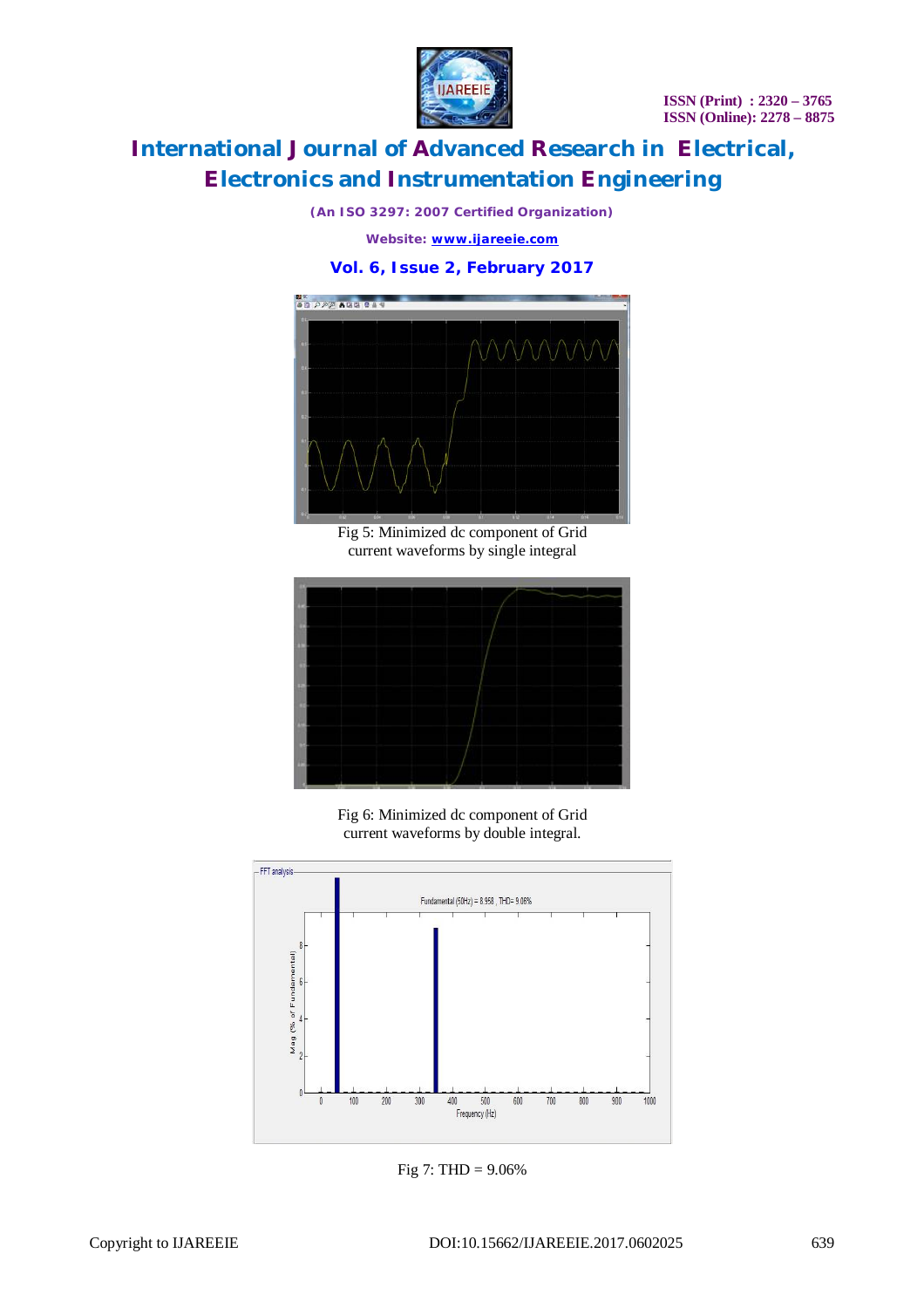**ISSN (Print) : 2320 – 3765 ISSN (Online): 2278 – 8875**



# **International Journal of Advanced Research in Electrical, Electronics and Instrumentation Engineering**

*(An ISO 3297: 2007 Certified Organization)*

*Website: [www.ijareeie.com](http://www.ijareeie.com)*

**Vol. 6, Issue 2, February 2017**

### **V. EXTENSION WITH FUZZY CONTROLLER**



Fig 8: Minimized dc component of Grid current waveforms by single integral with fuzzy controller

| De la partidista de la composición de la composición de la composición de la composición de la composición de<br>De la composición de la composición de la composición de la composición de la composición de la composición de |            |      |     |            |     |        |            |     |  |
|---------------------------------------------------------------------------------------------------------------------------------------------------------------------------------------------------------------------------------|------------|------|-----|------------|-----|--------|------------|-----|--|
|                                                                                                                                                                                                                                 |            |      |     |            |     |        |            |     |  |
|                                                                                                                                                                                                                                 |            |      |     |            |     |        |            |     |  |
|                                                                                                                                                                                                                                 |            |      |     |            |     |        |            |     |  |
|                                                                                                                                                                                                                                 |            |      |     |            |     |        |            |     |  |
|                                                                                                                                                                                                                                 |            |      |     |            |     |        |            |     |  |
|                                                                                                                                                                                                                                 |            |      |     |            |     |        |            |     |  |
|                                                                                                                                                                                                                                 |            |      |     |            |     |        |            |     |  |
|                                                                                                                                                                                                                                 |            |      |     |            |     |        |            |     |  |
|                                                                                                                                                                                                                                 |            |      |     |            |     |        |            |     |  |
|                                                                                                                                                                                                                                 |            |      |     |            |     |        |            |     |  |
|                                                                                                                                                                                                                                 |            |      |     |            |     |        |            |     |  |
|                                                                                                                                                                                                                                 |            |      |     |            |     |        |            |     |  |
|                                                                                                                                                                                                                                 |            |      |     |            |     |        |            |     |  |
| na -                                                                                                                                                                                                                            | <b>TOM</b> | TO . | 0.0 | <b>INT</b> | diz | $-450$ | <b>ISS</b> | 010 |  |

Fig 9: Minimized dc component of Grid current waveforms by double integral with fuzzy controller



Fig 10: THD = 7.00%